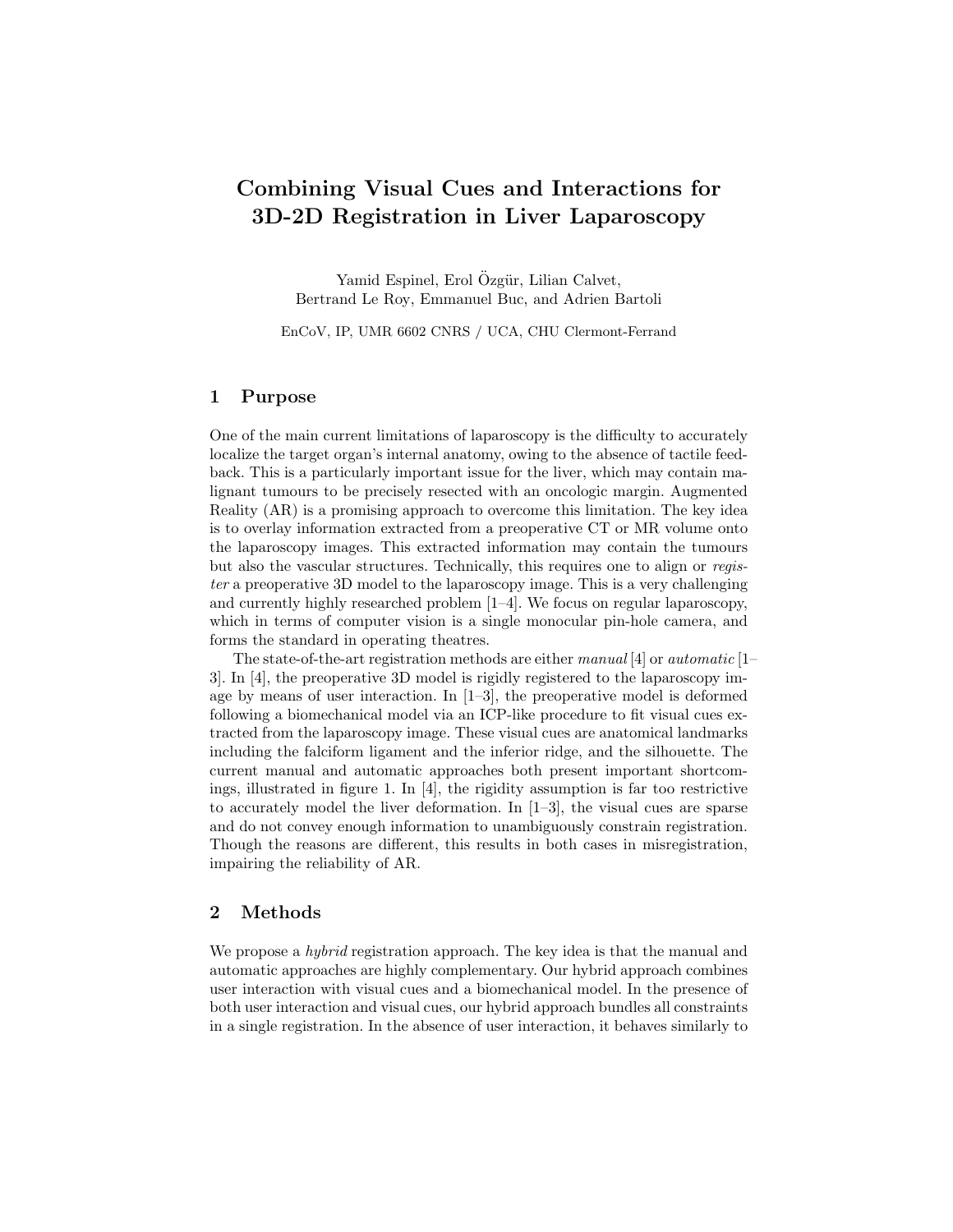#### 2 Y. Espinel et al.



Fig. 1. Registration results delivered by the state-of-the-art methods and the proposed one. (top left) The input laparoscopic image. (top right) Results from the automatic method [1] based on visual cues (contour constraints in yellow, blue and red). (bottom left) Results of the manual rigid registration method [4]. (bottom right) Results of the proposed hybrid method, combining visual cues with a biomechanical model through cage-based tactile interaction. The cage's control points (red dots) are used to deform the preoperative 3D model.

the existing automatic approaches, while in the absence of visual cues, it allows the user to edit the registration under guidance of the biomechanical model. This is a significant improvement compared to the existing manual approach as it allows the user to fully express their expertise in anatomy, prior experience and spatial understanding of the case at hand to the system. We have implemented this idea following the cage-based paradigm from the field of shape editing. The cage may be seen as a set of draggable control points enclosing the organ. Shape editing is a widely studied problem, to which the main proposed approaches are point-based [5], curve-based [6], surface-based [7] and cage-based [8]. The cagebased paradigm is well-adapted to registration owing to its flexibility. Concretely, we implemented our hybrid method with a Qt Graphical User Interface (GUI) shown in figure 2. Our system is entirely controllable by tactile interaction and may be used in a fast and intuitive manner.

# 3 Results

We compared our method named *hybrid biomechanical* (HB) quantitatively in two ways against two previous methods [4], named manual rigid (MR) and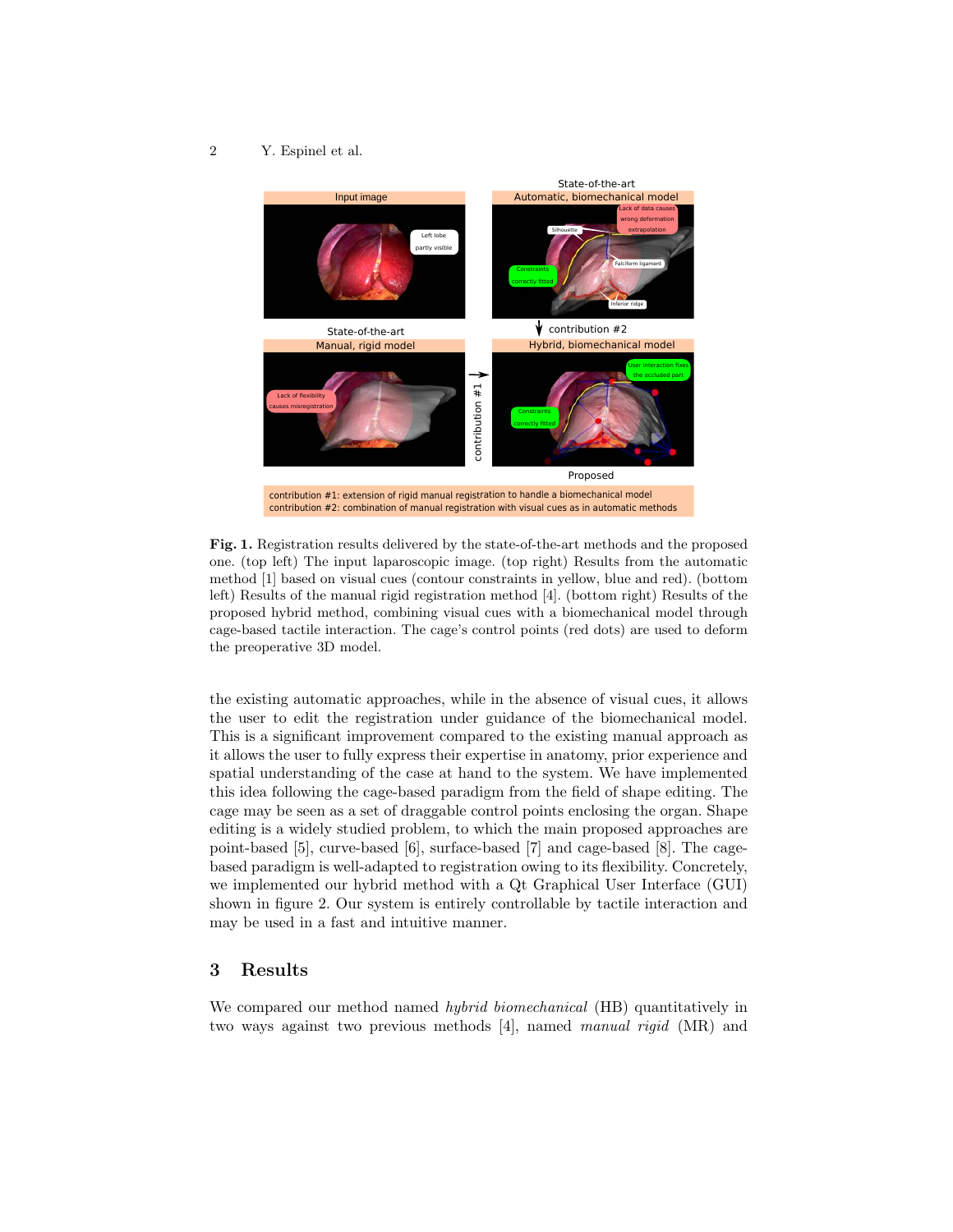

Fig. 2. Proposed Qt graphical interface: the left toolbar contains tools for loading the laparoscopic image and the preoperative 3D model, exporting and importing the entire scene, and generating the 3D cage; the right toolbar contains tools for managing the 3D model, image and model's contours, and launching the registration; the bottom toolbar contains tools for zooming, editing the model's transparency and shape.

[1], named automatic biomechanical (AB). The first evaluation uses a silicone liver phantom faithfully reproducing the shape of a patient's liver obtained from CT reconstruction. The phantom was deformed and we used Structure-from-Motion to reconstruct its 3D shape ground-truth [9]. The registration was then tested for 20 views from 4 different deformation datasets (5 views per dataset). The registration error, defined as the average distance between vertices of the preoperative and ground-truth models, is reported in figure 3(a). The registration error was evaluated for the visible and hidden parts. The second evaluation uses 8 images from 8 patients and had registration solved by our system under the control of 8 surgeons. The registration variability, defined as the root mean square of the stantard deviation of the vertex positions, was evaluated for the visible and hidden parts. It is reported in figure 3(b).

### 4 Discussion and Conclusion

For the phantom data, HB shows the lowest registration error, well below 1 cm. The error of MR is noticeably high, generally greater than 1 cm, showing that the deformation is significant. The registration error of AB is overall lower than MR's. The visual cues in AB thus sufficiently constrain the biomechanical model. HB shows decreased registration error thanks to the possibility of correcting the misaligned parts while respecting the anatomical and biomechanical constraints.

For the patient data, the variability across different users is of 7.79 mm on average which shows that HB passes the requirement of a low variability. The image of patient 4 was far more challenging than the others due to a lack of visibility of the liver, explaining its high variability.

The phantom data show that the average registration error is of 5.83 mm for the whole liver and 5.53 mm for the visible parts with our hybrid method